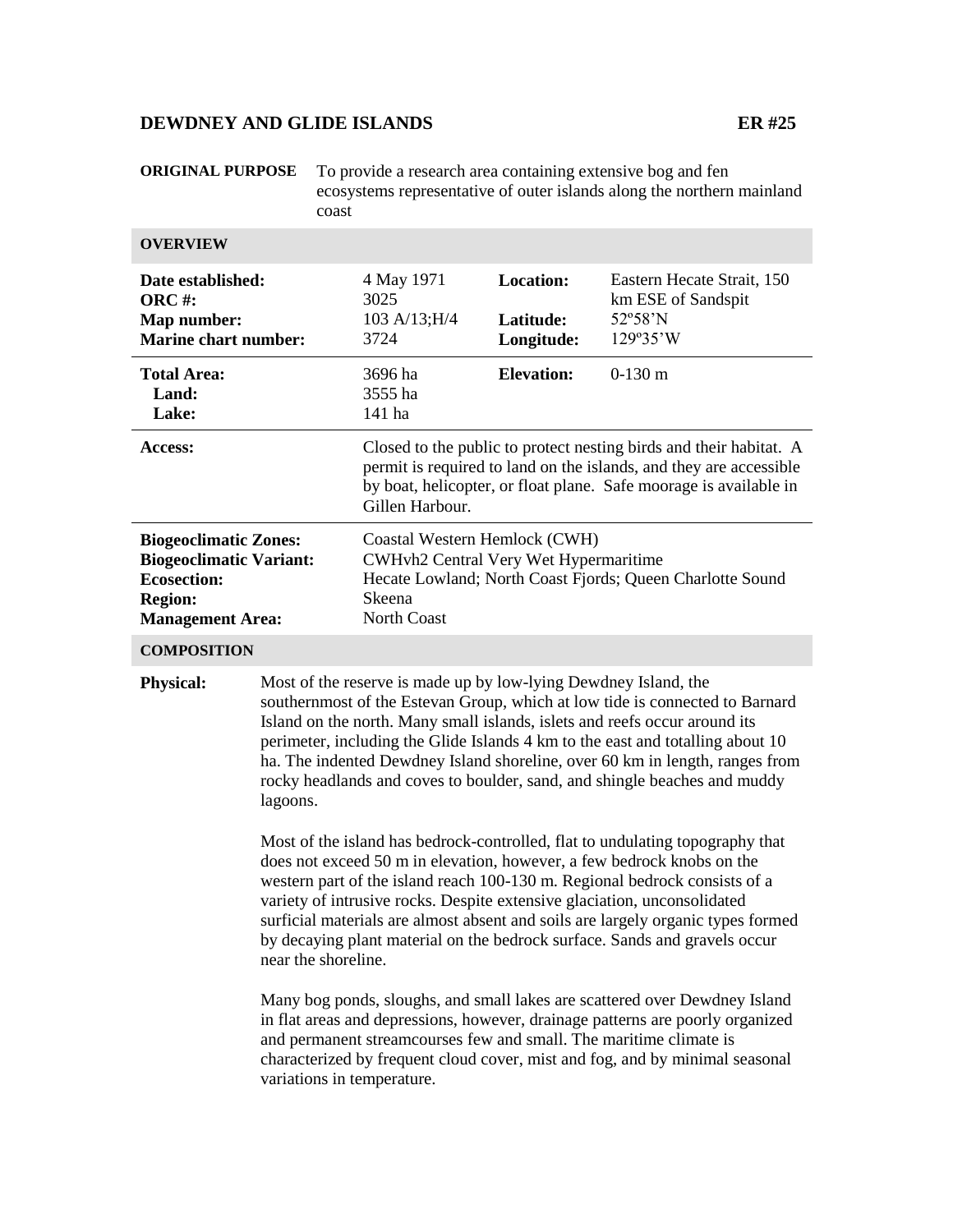**Biological:** Dewdney Island is characterized by an outer rim of forest and interior area of wetland, the latter making up 60 to 75% of the total land area. Extensive occurrence of fen, bog and scrub vegetation, which occurs on both flat and gently sloping surfaces, is attributable to the subdued topography, moist climate, and lack of surficial materials conducive to development of forest soils. Forests are restricted to steep, well drained slopes and to a fringe near the shoreline where sands and gravels overlie the bedrock and nutrient supplies are better. Most of the forest cover consists of medium to small-diameter trees estimated at 80 to 100 years of age, evidently originating after a forest fire. Smaller remnants of much older trees are scattered, often on points and peninsulas.

> On Dewdney Island, treeless fens dominated by tufted deer-grass and sweet gale are the wetland type of greatest areal extent. A less extensive fen community growing in standing water and dominated by Sitka sedge and sweet gale, contains few other plants. Throughout the fens, muddy depressions a few metres across alternate with the raised, vegetated areas. The sparse plant cover in these depressions is characterized by beak-rush, a few other herbs, mosses, and the lichen *Siphula ceratites*. Two kinds of bogs have been identified. The first dominated by sphagnum mosses contains a few scattered shore pines, western redcedars, and yellow cedars of shrub stature; the second type is dominated by shore pines which typically cover one-third to one-half of the bog and reach three to six metres in height. Shore pine scrub forest is also present.

> Trees recorded in the reserve include western redcedar, western hemlock, Sitka spruce, yellow cedar, lodgepole (shore) pine and western yew. To date 186 species of vascular plants, 31 mosses, 14 liverworts and ten lichens have been identified in the reserve. Many of these are wetland species, ranking these fens and bogs among the most diverse of their type. Many plants here are restricted to bogs of the outer coast.

Typical of such isolated islands, the mammal fauna is sparse. However, blacktailed deer, wolves, beaver, river otters, mink, deer mice and dusky shrews have managed to invade since the melting of Pleistocene glaciers. Beaver are instrumental in maintaining some of the wetlands. The avifauna is more diverse, though not thoroughly surveyed. Noteworthy nesting species are the Canada goose, sandhill crane and Lincoln's sparrow. Only a few nesting sites of the sandhill crane are known in British Columbia. Other birds noted in the reserve include the common and red-throated loon, red-breasted merganser, great blue heron, blue grouse, band-tailed pigeon, bald eagle, Cooper's hawk, goshawk, sanderling, dunlin, raven, winter wren, hermit thrush, American robin and junco. A colony of the burrow-nesting Cassin's auklet is present on Glide Islands.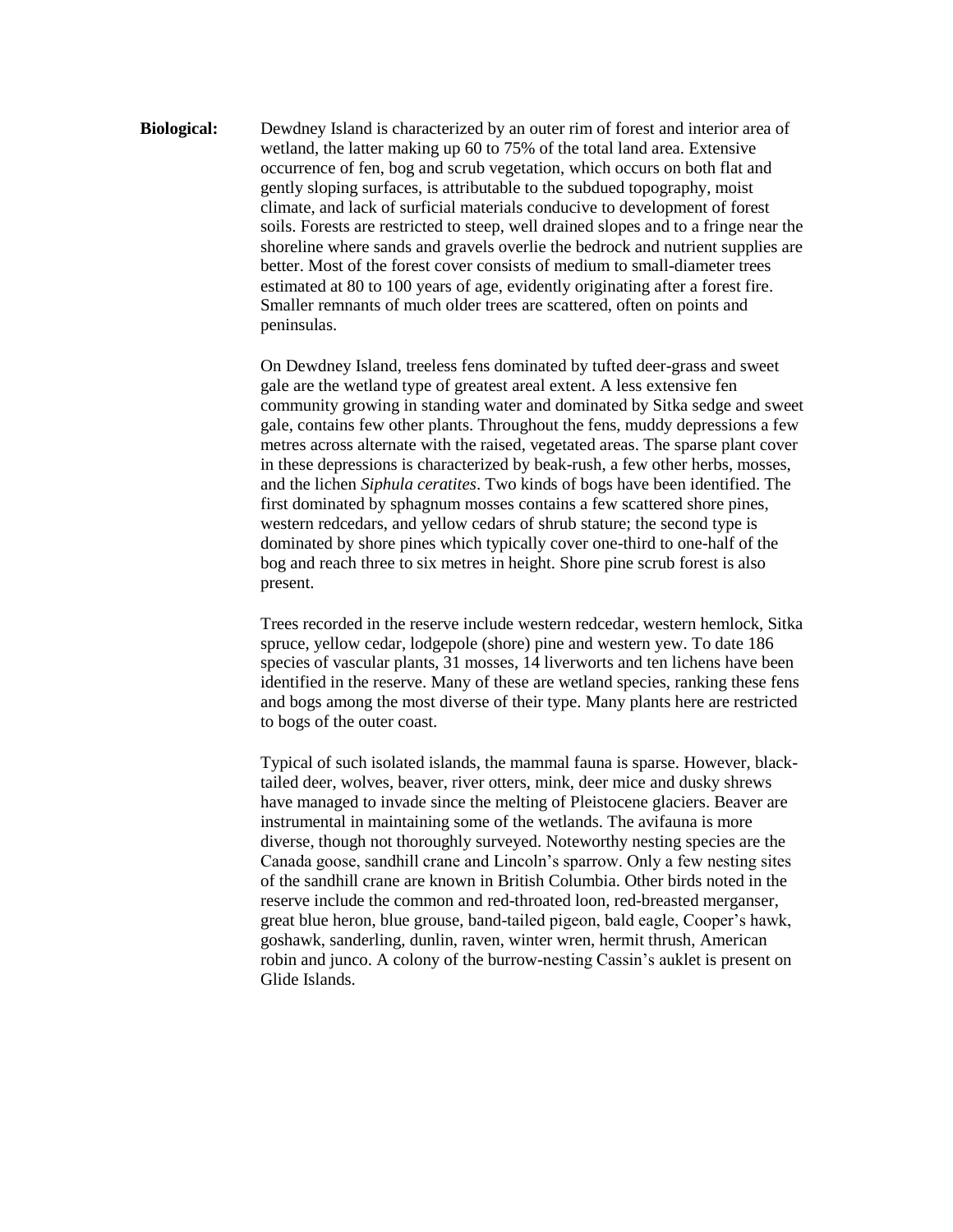# **MANAGEMENT CONCERNS**

| <b>SIGNIFICANT SPECIES</b> | <b>BC LIST STATUS</b> | <b>COSEWIC STATUS</b> | CF<br><b>PRIORITY</b> |
|----------------------------|-----------------------|-----------------------|-----------------------|
| bog rush                   | <b>Blue</b> listed    |                       | 3                     |
| Queen Charlotte butterweed |                       |                       | 2                     |
| Gmelin's sedge             | Blue listed           |                       | $\overline{2}$        |
| bog adder's-mouth orchid   | Blue listed           |                       | 3                     |
| Sitka spruce – Pacific     | Blue listed           |                       | 3                     |
| reedgrass association      |                       |                       |                       |
| beach lovage               |                       |                       | 4                     |
| Calder's lovage            |                       |                       | 2                     |
| scurvy-grass               |                       |                       | 4                     |
| Alaskan harebell           |                       |                       | 4                     |
| few-flowered spike-rush    |                       |                       | 4                     |
|                            |                       |                       | 4                     |
| Covilles' rush             |                       |                       | 4                     |
| marsh peavine              |                       |                       | 3                     |
| Chamisso's rein orchid     |                       |                       | 4                     |
| Alaska plantain            |                       |                       |                       |

## **THREATS**

| <b>Climate Change:</b>                  | Climate change research conducted by the IPCC has projected<br>increases in temperature and changes in hydrology for the<br>coasts of North America. The implications of these changes are<br>difficult to predict as they will vary from site to site, but the<br>scientific models upon which published assumptions are based<br>suggest the possible drying of wetland areas due to changes in<br>precipitation forms and patterns. Wetland areas may be subject<br>to flooding in winter and spring months followed by drought in<br>summer and fall. Should this be the case with the Dewdney and<br>Glide Islands, the increased variability will directly impact the<br>extensive bog and fen ecosystems for which the reserve is<br>designated. |
|-----------------------------------------|---------------------------------------------------------------------------------------------------------------------------------------------------------------------------------------------------------------------------------------------------------------------------------------------------------------------------------------------------------------------------------------------------------------------------------------------------------------------------------------------------------------------------------------------------------------------------------------------------------------------------------------------------------------------------------------------------------------------------------------------------------|
| Access:                                 | Illegal access to reserve disturbs wildlife.                                                                                                                                                                                                                                                                                                                                                                                                                                                                                                                                                                                                                                                                                                            |
|                                         | The safe anchorage encourages trespass and camping from<br>commercial and recreational fishing vessels.                                                                                                                                                                                                                                                                                                                                                                                                                                                                                                                                                                                                                                                 |
| <b>Recreation:</b>                      | Anchoring and picnicking on the island beaches disrupts marine<br>and terrestrial wildlife.                                                                                                                                                                                                                                                                                                                                                                                                                                                                                                                                                                                                                                                             |
| <b>RESEARCH</b><br><b>OPPORTUNITIES</b> | A preliminary plant list and a report on bog and fen plant<br>communities are available.                                                                                                                                                                                                                                                                                                                                                                                                                                                                                                                                                                                                                                                                |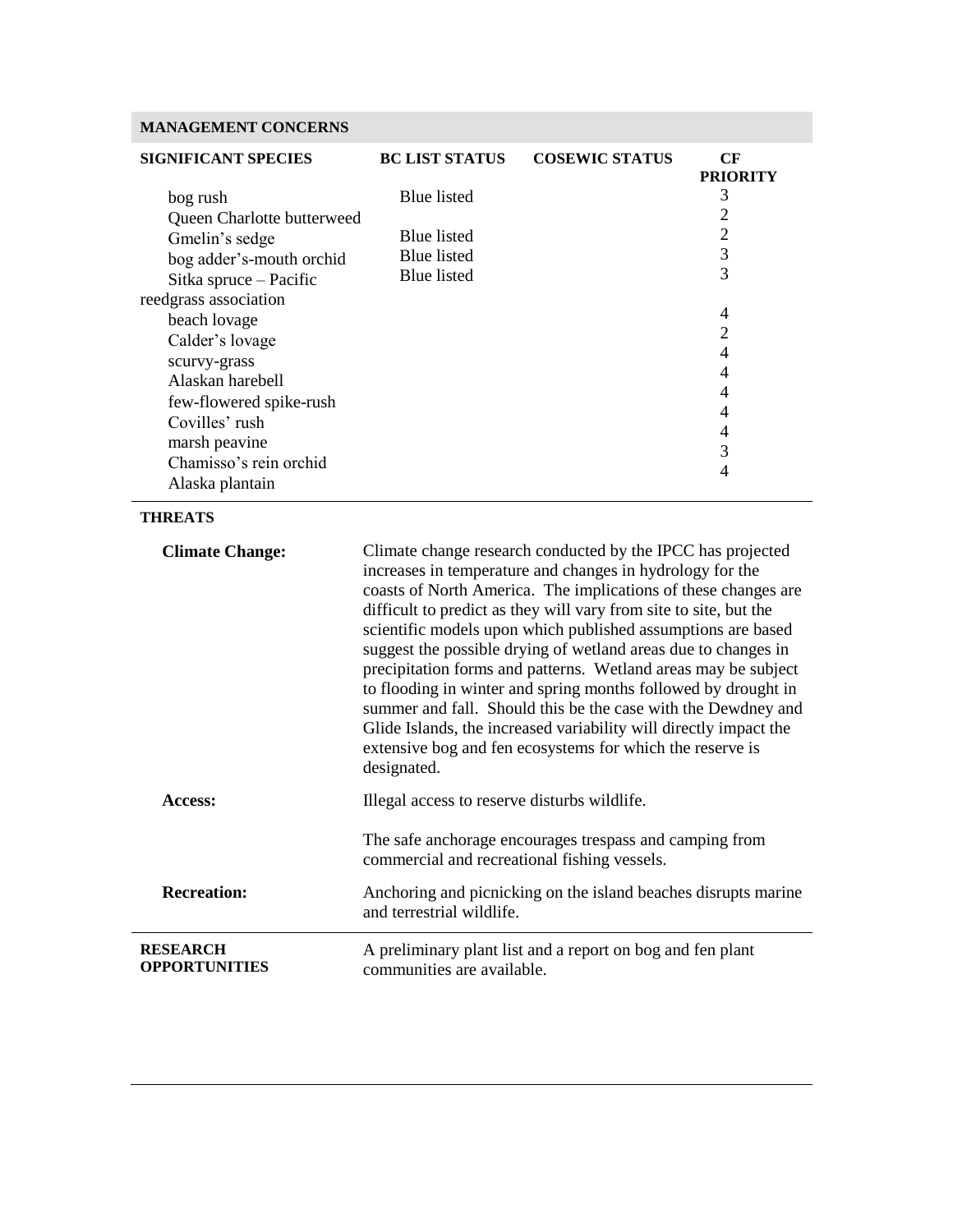## **SCIENTIFIC NAMES OF SPECIES LISTED IN THE DEWDNEY AND GLIDE ISLANDS ER ACCOUNT**

#### **Flora**

beak-rush (*Rhynchospora alba)* butterweed, Queen Charlotte (*Packera subnuda* ssp. *moresbiensis)* gale, sweet (*Myrica gale)* hairgrass, tufted (*Deschampsia cespitosa)* harebell, Alaskan (*Campanula aurita)* hemlock, western (*Tsuga heterophylla)* lichen, Arctic fingerbones (*Siphula ceratites)* lovage, beach (*Ligusticum scoticum* ssp. h*ultenii)* lovage, Calder's (*Ligusticum caldera)* moss, peat *(Sphagnum* spp*.)* orchid, bog adder's-mouth (*Malaxis paludosa)* orchid, Chamisso's rein (*Platanthera chorisiana)* peavine, marsh (*Lathyrus palustris)* pine, shore (*Pinus contorta* var. *contorta*) plantain, Alaska (*Plantago macrocarpa)* redcedar, western (*Thuja plicata)* reedgrass, Pacific (*Calamagrostis nutkaensis)* rush, bog (*Juncus stygius)* rush, Covilles' (*Juncus covillei)* scurvy-grass, common (*Cochlearia groenlandica)* sedge, Gmelin's (*Carex gmelinii)* sedge, Sitka (*Carex sitchensis)* spike-rush, few-flowered (*Eleocharis quinqueflora)* spruce, Sitka (*Picea sitchensis)* yellow-cedar (*Chamaecyparis nootkatensis)* yew, western (*Taxus brevifolia)*

#### **Fauna**

Auklet, Cassin's (*Ptychoramphus aleuticus)* Crane, Sandhill (*[Grus canadensis\)](http://a100.gov.bc.ca/pub/eswp/reports.do?index=0)* Deer, Black-tailed *(Odocoileus hemionus hemionus)*  Eagle, Bald (*Haliaeetus leucocephalus)* Goose, Canada (*Branta Canadensis)* Goshawk, Northern (*Accipiter gentilis)* Grouse, Dusky (aka Blue Grouse) (*Dendragapus fuliginosus)* Hawk, Cooper's (*Accipiter cooperii)* Heron, Great Blue (*Ardea herodias)* Junco, Dark-eyed (*Junco hyemalis)* Loon, Common (*Gavia immer)* Loon, Red-throated (*Gavia stellata)* Merganser, Red-breasted (*Mergus serrator)* Mink, American (*Neovison vison)* Mouse, Deer (*Peromyscus maniculatus*) Otter, Northern River (*Lontra canadensis)* Pigeon, Band-tailed (*Patagioenas fasciata)*